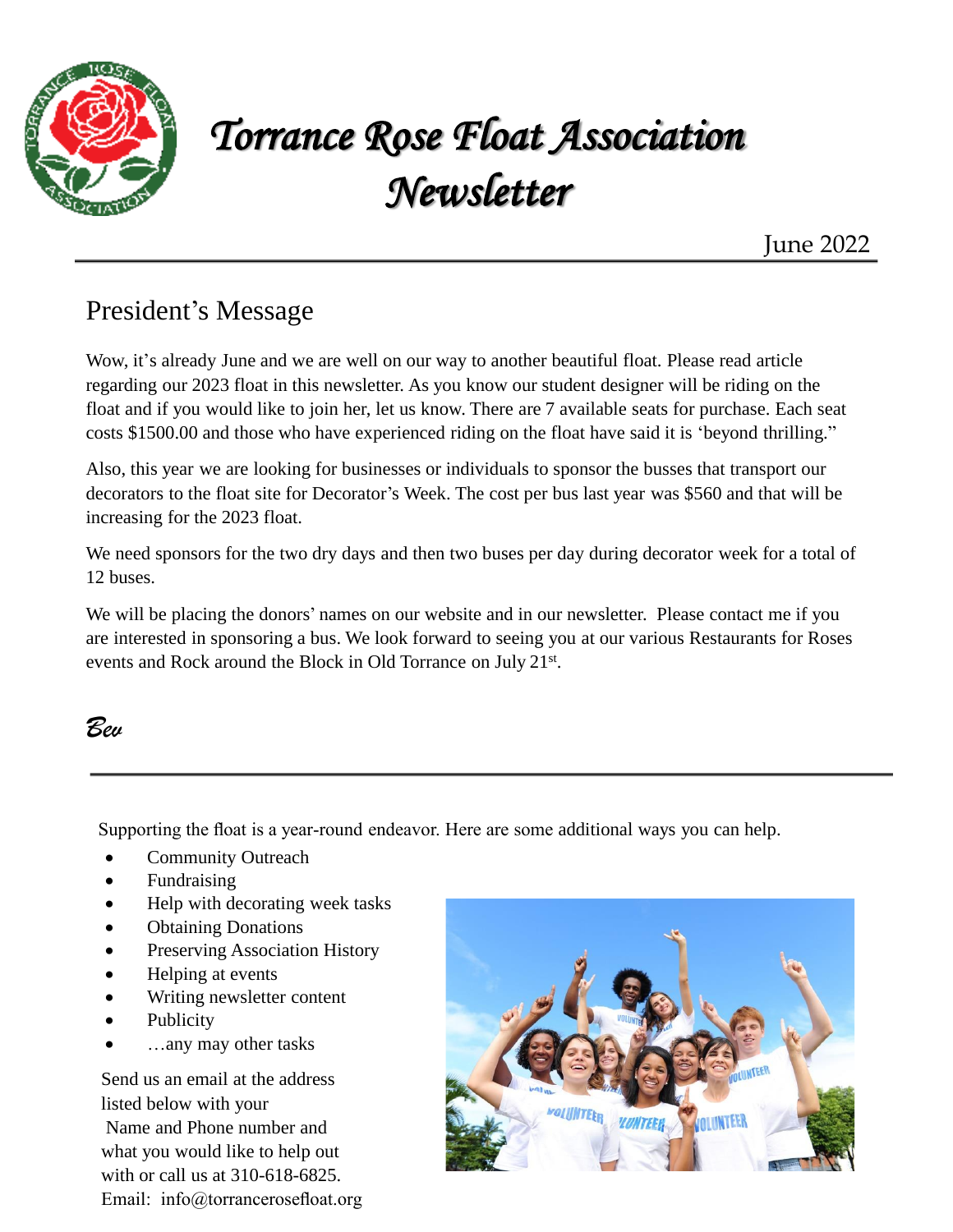### It's Official!

We've all been anticipating this moment since Jan1...and now that the Torrance City Council officially approved it ...here's the winning 2023 float design from West High student, Ruth Pinchaent



The theme of the Tournament of Roses Parade for 2023 is "Turning the Corner" In Ruth's own words "Each change is an opportunity to explore yourself in a new way".

#### *SO NOW IT'S YOUR TURN!*

As you know, TRFA needs to fundraise for the balance of costs to insure our float travels down Colorado Blvd for the parade.

We are looking for as many private and corporate donors who would like to support us on this endeavor.

You have 3 ways to participate:

1- Go to our website, http://www.torrancerosefloat.org/support-us.html and click on the donate button

- 2- Call us at **(310) 618-2425**
- 3- Or email us at info@torrancerosefloat.org

We appreciate all your support in the past, present and future in continuing this tradition for the City of Torrance.

*TRFA is 501(C)3*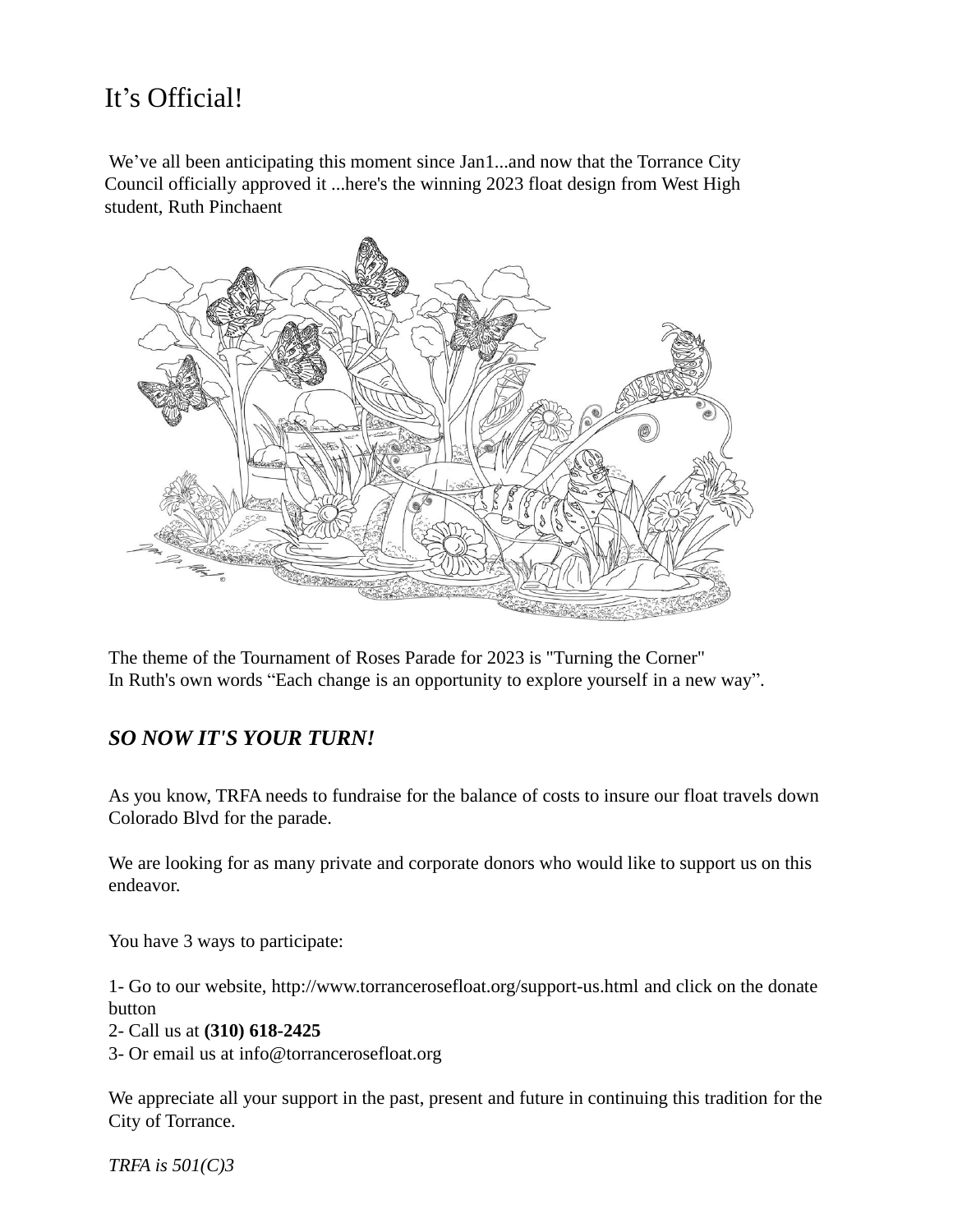# **JOIN OUR FUNDRAISER AT** NORMSN. TORRANCE 18705 HAWTHORNE BLVD, TORRANCE, CA 90504

# **JUNE 15, 2022 FROM 7AM-IIPM**

## **SHOW THIS FLYER & NORMS WILL DONATE** 20% OF THE PROCEEDS TO:

### **TORRANCE ROSE FLOAT ASSOCIATION**



# **MAKE CARING THE NORM**

20% of all pre-tax sales from June 15, 2022 from 7am-11pm will be donated directly to Torrance Rose Float Association. Gift card purchases are excluded from fundraising totals. Fundraiser quests are required to present an official flyer (printed or electronic) to the cashier with each order to receive credit. We also accept flyers shown on a phone. Dine-in or To-go will be credited. Orders on Norms. com and third-party delivery apps will not be credited. Flyers cannot be distributed inside our stores or within the vicinity of our stores, including parking lot, before or during the event.

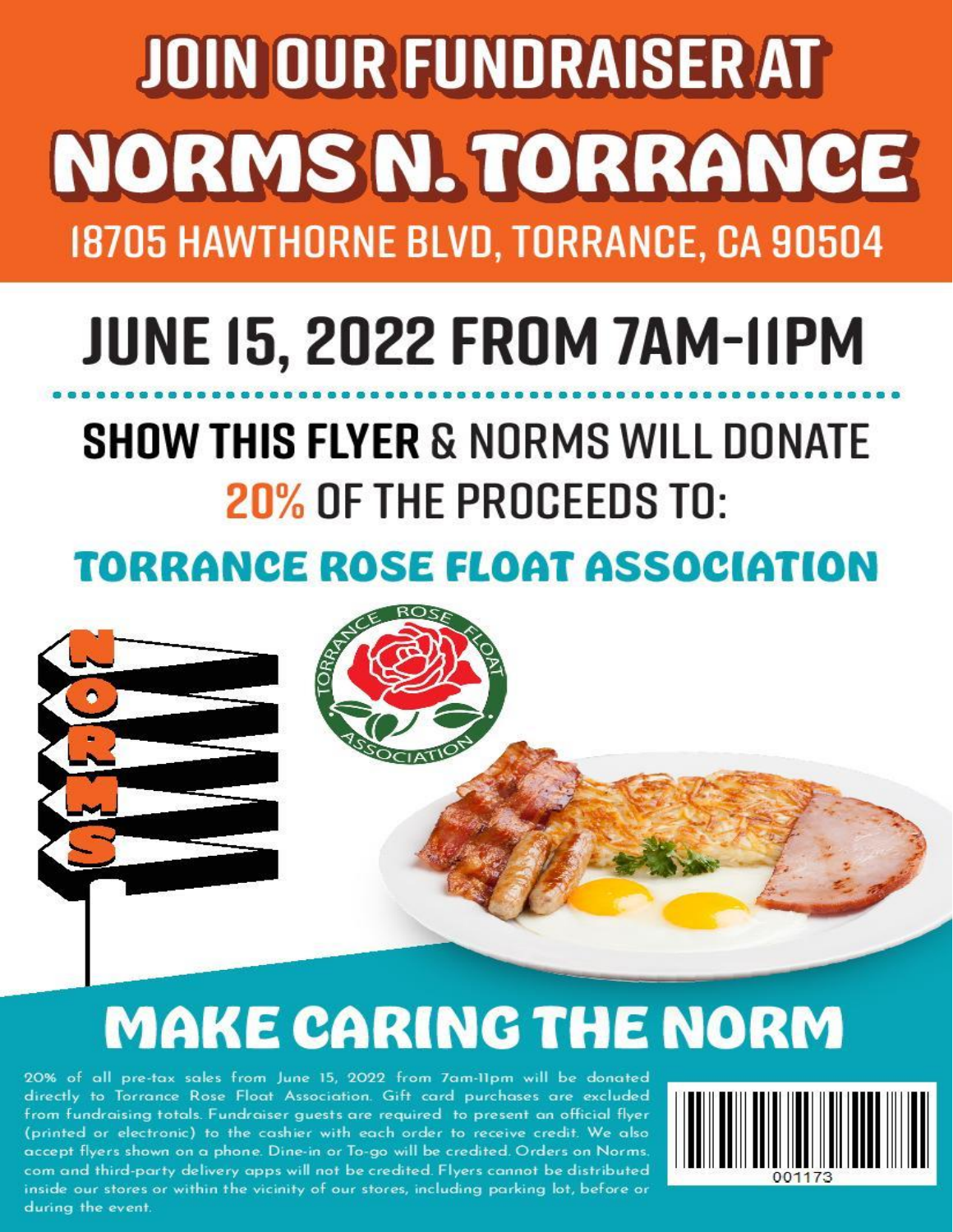#### Join us for a Zumba Fitness class!



### Ditch the workout! Join the Party

Lose yourself in the music at the ultimate dance fitness party!

**Class level: All levels** Impact level: Low to moderate Intensity level: Intermittent intervals, low to moderate

### **Saturdays**  $10:30$  am  $- 11:30$  am

**Fusion Studios** 22236 Palos Verdes Blyd. Torrance, CA 90505

Instructor: Sheila Kyle

To obtain your free class pass or for more information, contact: sheila a kyle@yahoo.com 408.775.5094

### Try it for free!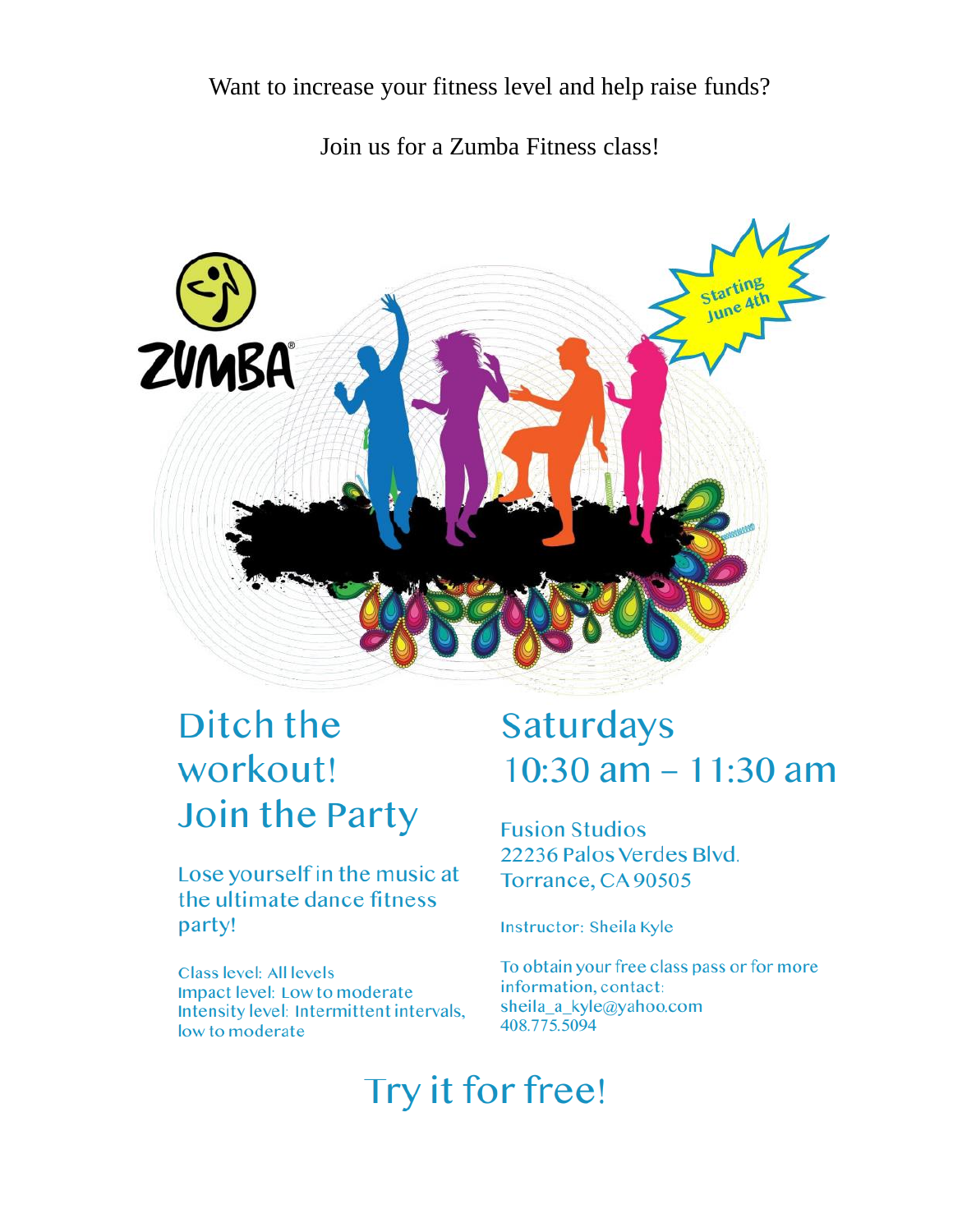

#### A Thank You Note to our Donors and Sponsors

We are deeply appreciative of the support we receive from our donors and sponsors! Here is a shout out to our current 2023 donors and sponsors:

Amanda and Lilian Cook Anonymous Charlene Lee & Eric Hardin Darryl Rippstein Dena and Charles Bricker Dr. Sumie Imada Ellen Kircher Gail Roulette Gregory and Margaret Anunson Jack Trost and Family Joan Silbiger John La Rock Kim Lee Lynda Kramer Mark and Debra Williams Mary Hoffman Mary Kay Michelle Cripps Nina and Richard Rorke Pam Kenoyer Paul Lukas Robin Gee Sandra Cardot Terrazas Family Trust Thelma Sanborn Trader Joes Virgina Brown

Donors: Sponsors:

BFM Management Plasma Technology Vince and Jackie Kelly

Restaurants for Roses Sponsors:

BJ's Black Bear Diner Burger City Grill California Pizza Kitchen Lazy Dog Norm's North Torrance Panda Express Panera Bread SNAX



To make a donation, visit the "Support Us" page on our website: www.torrancerosefloat.org or mail your check to TRFA, 4733 Torrance Blvd., #234, Torrance, CA 90503

We appreciate donations of any size!